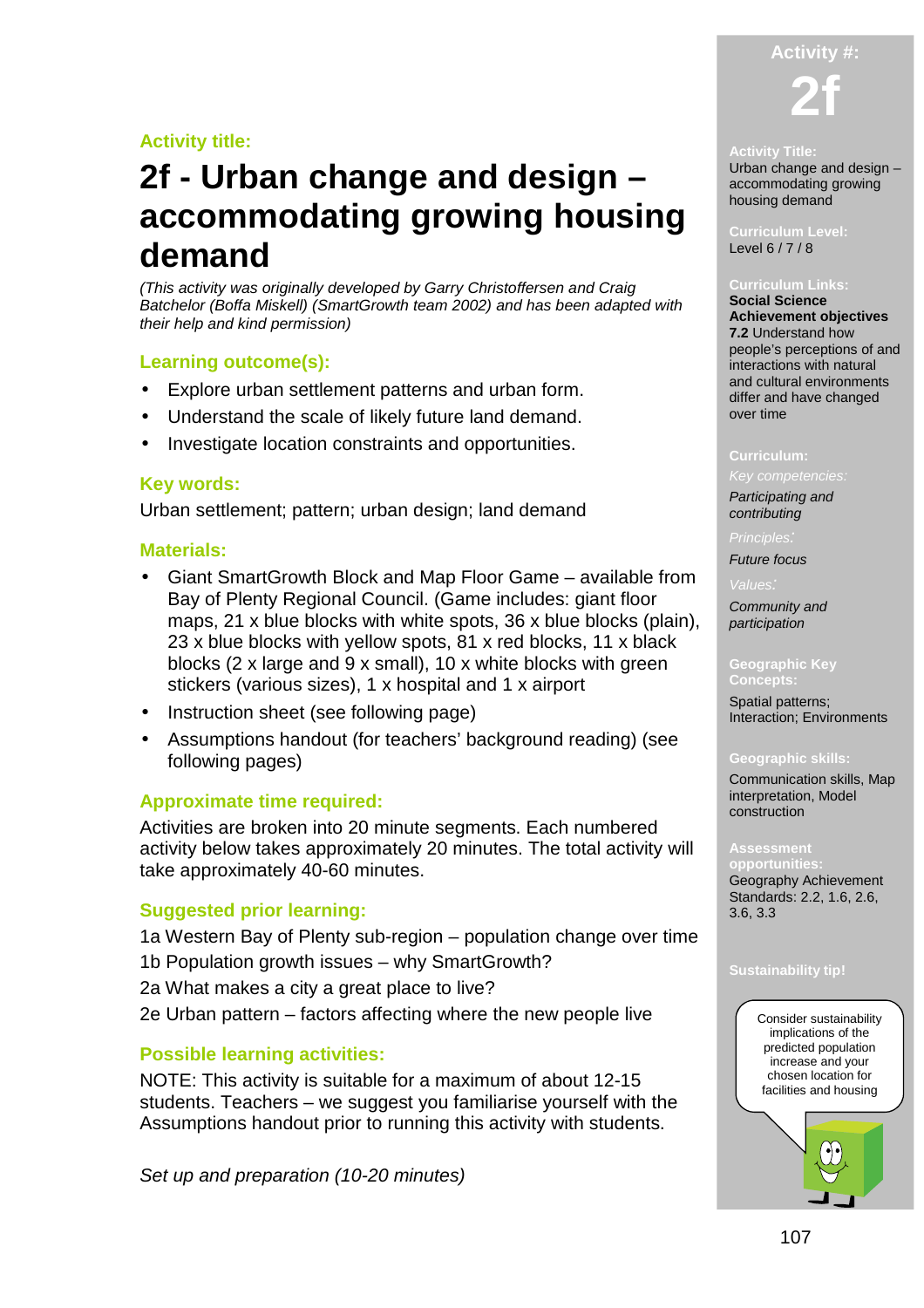1. Create copies of the instruction sheet (next page). As a group, put the maps together so they produce a correct image of the western Bay of Plenty sub-region. This can be an interesting group exercise in itself! Spend time familiarising students with the key. Read the Giant SmartGrowth block and map game instruction sheet (following).

## Play the game  $(20 - 30$  minutes)

2. Use the instructions (following) to guide the activity. The overall aims of the game are (i) to locate housing space for the predicted increased future population for the sub-region to 2050, and (ii) to find suitable locations for industrial areas, regional parks and key facilities such as hospitals and airport.

## **Discussion**

- 3. Discuss the following related to your decision making process:
	- How easy or hard was it to use up all the blue blocks (includes those with yellow and white spots)?
	- How and why did you decide where to replace a blue block with a red block to increase the density housing?
	- How did you decide where to put the industrial areas?
	- How did you decide where to put the regional parks?
	- What factors did you consider when placing the airport and the hospitals?
	- Did you all agree with the key decisions? How did you decide what to do when not everyone agreed?

And discuss the following planning related issues:

- Based on where you have placed the housing what implications are there for the sub-regions transport network?
- How would you decide where to put the major roads?
- How can we prevent future traffic jams? What factors would you consider when working out where the future roading requirements will be?
- How do we solve the problem of limited land for building houses?
- What happens when we build on land that is unsuitable for good housing – examples are erosion, slips…

## **Additional resources / activities:**

- Extend this activity by using toy cars and buses to try out different scenarios of where houses, industrial areas, aiport, hospitals etc should go.
- Review the SmartGrowth Strategy (particularly section 6) to see how your plan and the SmartGrowth plan for where the houses will go are similar or different (or complete 2i Managing urban sprawl - 'intensification' of urban settlement).